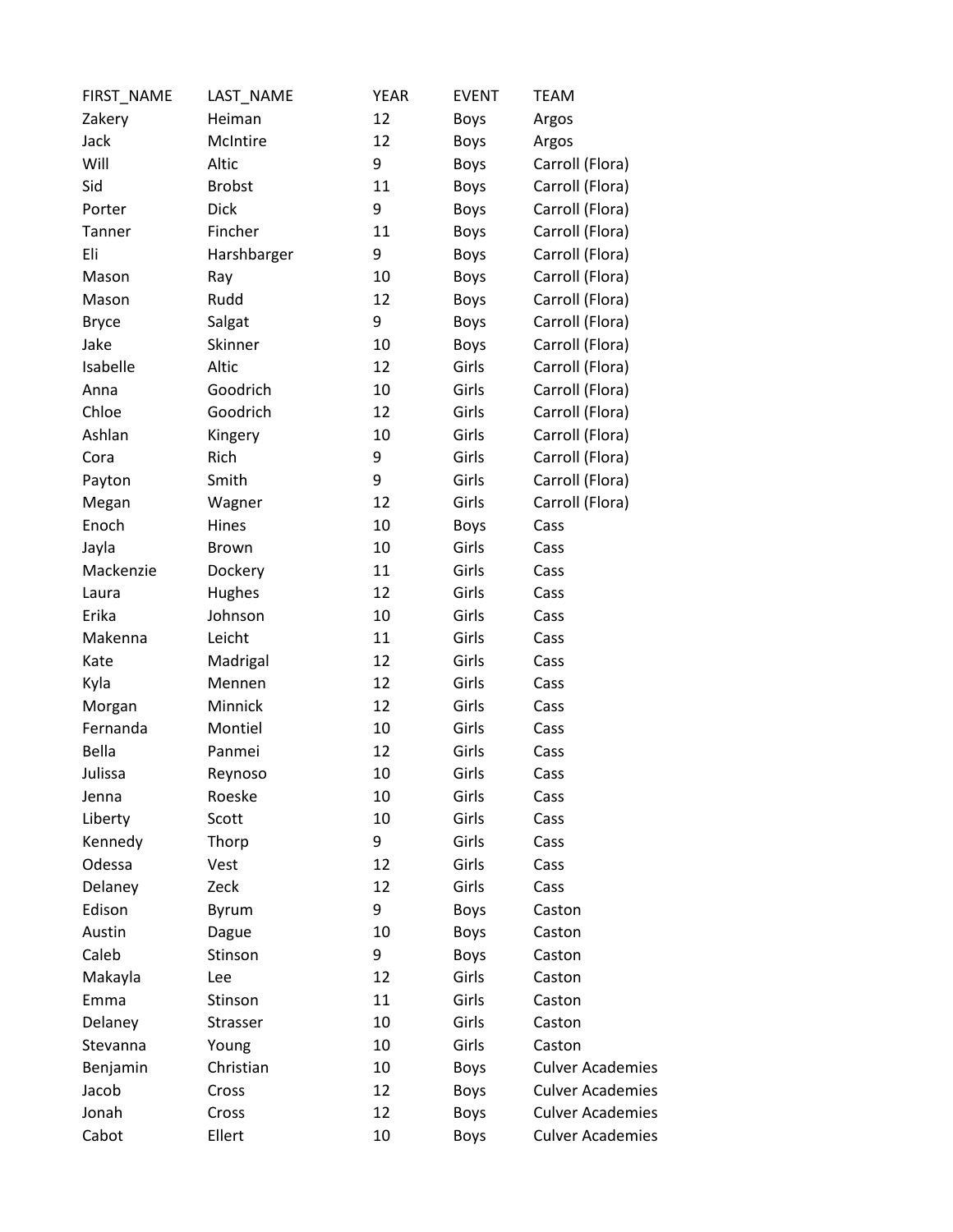| Maxwell    | Gifford          | 11 | Boys        | <b>Culver Academies</b> |
|------------|------------------|----|-------------|-------------------------|
| Robert     | Grider           | 12 | <b>Boys</b> | <b>Culver Academies</b> |
| Richard    | Kang             | 11 | <b>Boys</b> | <b>Culver Academies</b> |
| Connor     | Lee              | 12 | <b>Boys</b> | <b>Culver Academies</b> |
| Clayton    | Long             | 12 | <b>Boys</b> | <b>Culver Academies</b> |
| Aakrit     | Mehrotra         | 9  | <b>Boys</b> | <b>Culver Academies</b> |
| Hunter     | Miller           | 10 | <b>Boys</b> | <b>Culver Academies</b> |
| Dionte     | Obertein         | 9  | <b>Boys</b> | <b>Culver Academies</b> |
| Samuel     | Tullis           | 11 | <b>Boys</b> | <b>Culver Academies</b> |
| Yiqiao     | Wang             | 10 | <b>Boys</b> | <b>Culver Academies</b> |
| Jaxson     | Warner           | 9  | <b>Boys</b> | <b>Culver Academies</b> |
| Alexis     | Allen            | 12 | Girls       | <b>Culver Academies</b> |
| Lorna      | Apt              | 9  | Girls       | <b>Culver Academies</b> |
| Alison     | Aylesworth       | 9  | Girls       | <b>Culver Academies</b> |
| Maggie     | <b>Bialek</b>    | 12 | Girls       | <b>Culver Academies</b> |
| Eugenia    | Garcia Rodriguez | 12 | Girls       | <b>Culver Academies</b> |
| Grace      | Gibbs            | 9  | Girls       | <b>Culver Academies</b> |
| Celeste    | Gram             | 9  | Girls       | <b>Culver Academies</b> |
| Roberta    | Herrero Ampudia  | 11 | Girls       | <b>Culver Academies</b> |
| Anna Marie | Kinney           | 11 | Girls       | <b>Culver Academies</b> |
| Stella     | Kinney           | 11 | Girls       | <b>Culver Academies</b> |
| Faith      | Martinez         | 10 | Girls       | <b>Culver Academies</b> |
| Sophie     | Nash             | 11 | Girls       | <b>Culver Academies</b> |
| Yasmine    | Pallekonda       | 11 | Girls       | <b>Culver Academies</b> |
| Madison    | Rivera           | 11 | Girls       | <b>Culver Academies</b> |
| Reese      | Roemer           | 11 | Girls       | <b>Culver Academies</b> |
| Elizabeth  | Strogilos        | 12 | Girls       | <b>Culver Academies</b> |
| Jordan     | Armogum          | 11 | <b>Boys</b> | Eastern (Greentown)     |
| Porter     | Brovont          | 11 | <b>Boys</b> | Eastern (Greentown)     |
| Samuel     | Duke             | 10 | <b>Boys</b> | Eastern (Greentown)     |
| Eli        | Ferguson         | 10 | <b>Boys</b> | Eastern (Greentown)     |
| Kamden     | Johnson          | 12 | <b>Boys</b> | Eastern (Greentown)     |
| Prestonn   | Kanney           | 11 | Boys        | Eastern (Greentown)     |
| Benjamin   | Kurfman          | 11 | Boys        | Eastern (Greentown)     |
| Aden       | McClain          | 12 | <b>Boys</b> | Eastern (Greentown)     |
| Kamp       | Miller           | 9  | <b>Boys</b> | Eastern (Greentown)     |
| Brayden    | Richmond         | 12 | <b>Boys</b> | Eastern (Greentown)     |
| Dominique  | Smiley           | 9  | <b>Boys</b> | Eastern (Greentown)     |
| Caleb      | Vogl             | 12 | Boys        | Eastern (Greentown)     |
| James      | Webster          | 11 | Boys        | Eastern (Greentown)     |
| Timothy    | Weeks, Jr.       | 11 | <b>Boys</b> | Eastern (Greentown)     |
| Ella       | Kantz            | 12 | Girls       | Eastern (Greentown)     |
| Emily      | Slaughter        | 10 | Girls       | Eastern (Greentown)     |
| Collin     | Keesling         | 11 | <b>Boys</b> | Kokomo                  |
| Bryan      | Stoltzfus        | 12 | <b>Boys</b> | Kokomo                  |
| Julynne    | Spidell          | 11 | Girls       | Kokomo                  |
| Ben        | Favors           | 9  | Boys        | Logansport              |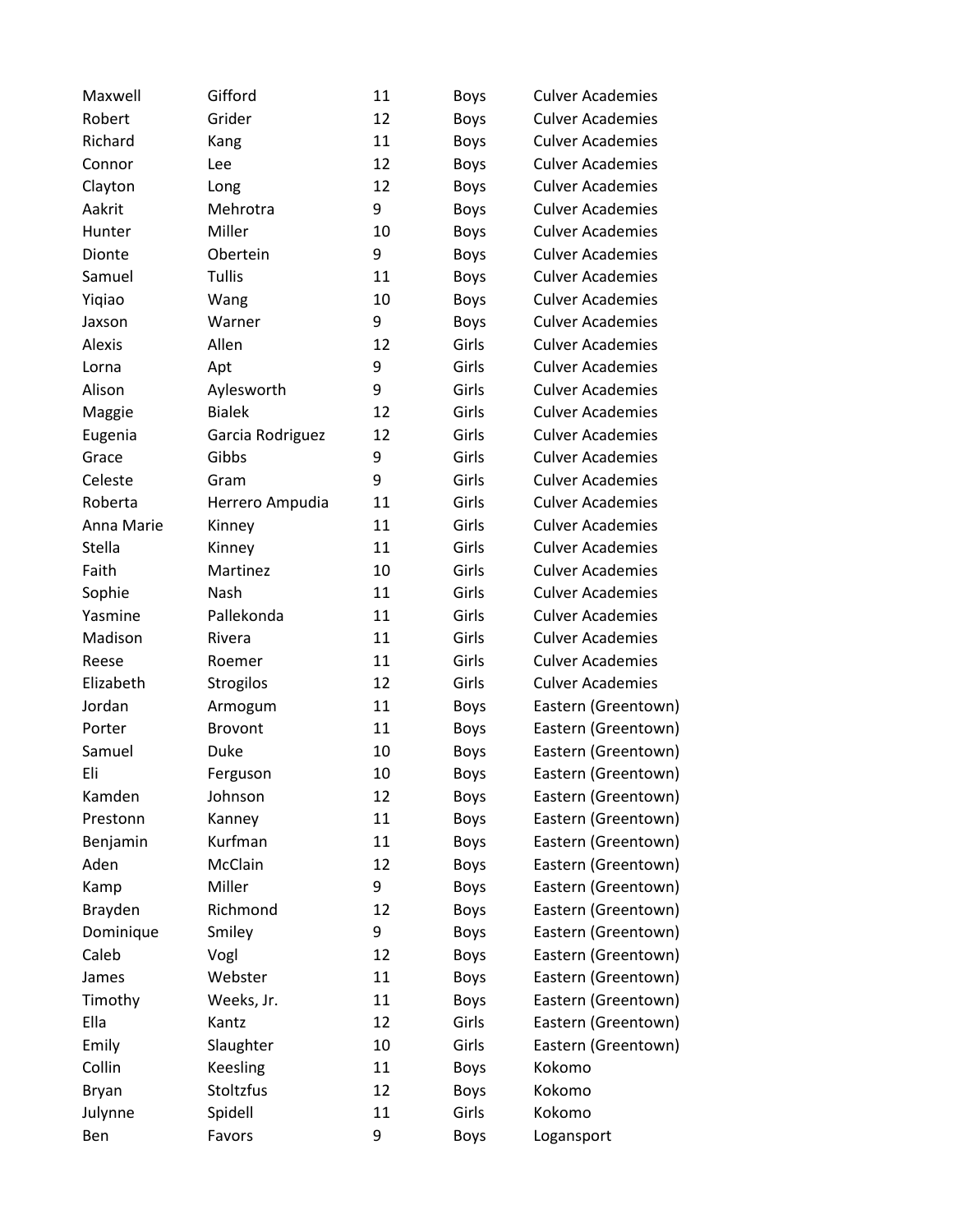| <b>Noe</b>   | Ortiz             | 12 | <b>Boys</b> | Logansport   |
|--------------|-------------------|----|-------------|--------------|
| Maria        | Perez             | 10 | Girls       | Logansport   |
| Malia        | Roberts           | 12 | Girls       | Logansport   |
| Carolayn     | Salamanca         | 12 | Girls       | Logansport   |
| Kaden        | Miller            | 9  | Boys        | Maconaquah   |
| Isaiah       | Wittenberg        | 9  | <b>Boys</b> | Maconaquah   |
| Lauren       | Driscoll          | 9  | Girls       | Maconaquah   |
| Rachel       | Eby               | 11 | Girls       | Maconaquah   |
| Abby         | Heath             | 10 | Girls       | Maconaquah   |
| Abby         | Jordan            | 9  | Girls       | Maconaquah   |
| Alexandra    | Merritt           | 11 | Girls       | Maconaquah   |
| Lauren       | Merritt           | 9  | Girls       | Maconaquah   |
| Karli        | Miller            | 12 | Girls       | Maconaquah   |
| Kaitlyn      | <b>Nice</b>       | 11 | Girls       | Maconaquah   |
| Kathryn      | Rodkey            | 9  | Girls       | Maconaquah   |
| Carter       | <b>Bedke</b>      | 12 | <b>Boys</b> | Manchester   |
| Elijah       | <b>Burlingame</b> | 12 | <b>Boys</b> | Manchester   |
| Isaac        | Diaz              | 12 | <b>Boys</b> | Manchester   |
| Kaden        | Dillon            | 12 | <b>Boys</b> | Manchester   |
| Jonathan     | Eberly            | 11 | <b>Boys</b> | Manchester   |
| Jacob        | Hesting           | 9  | Boys        | Manchester   |
| Cade         | Jones             | 11 | <b>Boys</b> | Manchester   |
| Raven        | King              | 10 | <b>Boys</b> | Manchester   |
| Caden        | Marcum            | 10 | Boys        | Manchester   |
| Kenneth      | Martin            | 9  | <b>Boys</b> | Manchester   |
| Raice        | Martin            | 11 | <b>Boys</b> | Manchester   |
| Kedrick      | Metzger           | 12 | <b>Boys</b> | Manchester   |
| Caleb        | Smith             | 9  | <b>Boys</b> | Manchester   |
| Lane         | Stetzel           | 10 | <b>Boys</b> | Manchester   |
| Josie        | <b>Briner</b>     | 10 | Girls       | Manchester   |
| Kambree      | Cashdollar        | 11 | Girls       | Manchester   |
| Gracie       | Dale              | 9  | Girls       | Manchester   |
| Carissa      | Edwards           | 12 | Girls       | Manchester   |
| Evyn         | Fox               | 9  | Girls       | Manchester   |
| Kaesyn       | Lester            | 11 | Girls       | Manchester   |
| Anna         | Markham           | 12 | Girls       | Manchester   |
| Paulette     | Martin            | 9  | Girls       | Manchester   |
| Miriam       | Struble-Hedstrom  | 9  | Girls       | Manchester   |
| Ainsley      | West              | 11 | Girls       | Manchester   |
| Allison      | Bowman            | 10 | Girls       | North Miami  |
| Kaylee       | Lane              | 12 | Girls       | North Miami  |
| AMADEUSZ     | <b>ALCALDE</b>    | 10 | <b>Boys</b> | Northwestern |
| <b>CALEB</b> | <b>CHAMPION</b>   | 10 | Boys        | Northwestern |
| Ethan        | Champion          | 10 | <b>Boys</b> | Northwestern |
| Caden        | Cothern           | 9  | Boys        | Northwestern |
| <b>COLIN</b> | <b>FEAZEL</b>     | 10 | Boys        | Northwestern |
| Mason        | Harrell           | 12 | Boys        | Northwestern |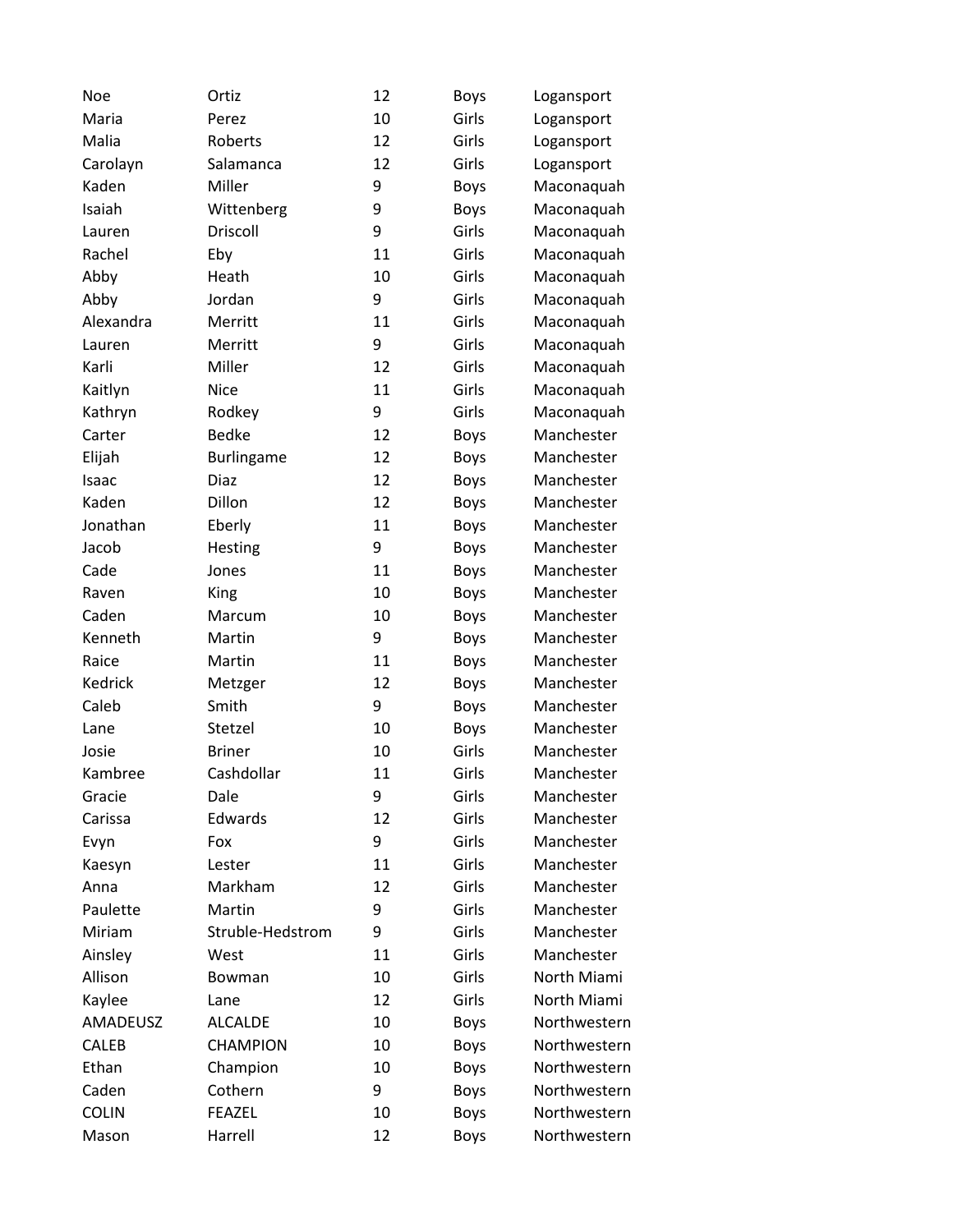| Isaiah        | Kanable           | 11 | <b>Boys</b> | Northwestern |
|---------------|-------------------|----|-------------|--------------|
| <b>GUNNAR</b> | <b>LASHURE</b>    | 10 | Boys        | Northwestern |
| Caden         | Lechner           | 11 | Boys        | Northwestern |
| Matthew       | Mitchell          | 9  | Boys        | Northwestern |
| Corbin        | Sparling          | 9  | Boys        | Northwestern |
| Ella          | <b>Deck</b>       | 11 | Girls       | Northwestern |
| Hannah        | Moore             | 9  | Girls       | Northwestern |
| <b>Nick</b>   | Alberts           | 12 | Boys        | Peru         |
| Teigan        | Althouse          | 9  | Boys        | Peru         |
| Cooper        | Baldwin           | 10 | Boys        | Peru         |
| Leland        | <b>Brown</b>      | 9  | Boys        | Peru         |
| Landon        | Caldwell          | 9  | Boys        | Peru         |
| Treyden       | Curtis            | 12 | Boys        | Peru         |
| Kayden        | Gee               | 12 | Boys        | Peru         |
| Brayden       | Gibson            | 10 | Boys        | Peru         |
| Cian          | Hazlett           | 10 | Boys        | Peru         |
| Kayden        | Lancaster         | 10 | Boys        | Peru         |
| Alex          | Legg              | 12 | Boys        | Peru         |
| Jalen         | Sawyer-May        | 9  | Boys        | Peru         |
| David         | Schulte           | 12 | <b>Boys</b> | Peru         |
| Alex          | Smithers          | 10 | Boys        | Peru         |
| Zachary       | Smithers          | 9  | Boys        | Peru         |
| Aiden         | Stewart           | 10 | Boys        | Peru         |
| Brayden       | Thomas            | 12 | Boys        | Peru         |
| <b>Bryce</b>  | Wilhelm           | 12 | Boys        | Peru         |
| Jackson       | <b>Baker</b>      | 9  | Boys        | Pioneer      |
| Kylie         | Farris            | 11 | Girls       | Pioneer      |
| Violet        | Montgomery        | 9  | Girls       | Pioneer      |
| <b>Nick</b>   | Anders            | 12 | Boys        | Plymouth     |
| Nolan         | <b>Bales</b>      | 10 | <b>Boys</b> | Plymouth     |
| James         | <b>Dreibelbis</b> | 11 | <b>Boys</b> | Plymouth     |
| Gavyn         | Ferman            | 10 | Boys        | Plymouth     |
| <b>Trey</b>   | Hall              | 10 | Boys        | Plymouth     |
| Fitz          | Holm              | 10 | Boys        | Plymouth     |
| Jonah         | Howard            | 12 | Boys        | Plymouth     |
| Grant         | Keirn             | 11 | Boys        | Plymouth     |
| Ryan          | Puglisi           | 12 | Boys        | Plymouth     |
| Robby         | Richards          | 12 | Boys        | Plymouth     |
| David         | Schadek           | 11 | Boys        | Plymouth     |
| Michael       | Stauffer          | 12 | Boys        | Plymouth     |
| <b>Brian</b>  | Vegso             | 11 | Boys        | Plymouth     |
| Coby          | Walters           | 9  | Boys        | Plymouth     |
| Amaya         | Ameling           | 10 | Girls       | Plymouth     |
| Caitrin       | <b>Bradley</b>    | 11 | Girls       | Plymouth     |
| Ella          | Hissong           | 12 | Girls       | Plymouth     |
| Addie         | Kingston          | 9  | Girls       | Plymouth     |
| Fatima        | Ramirez           | 12 | Girls       | Plymouth     |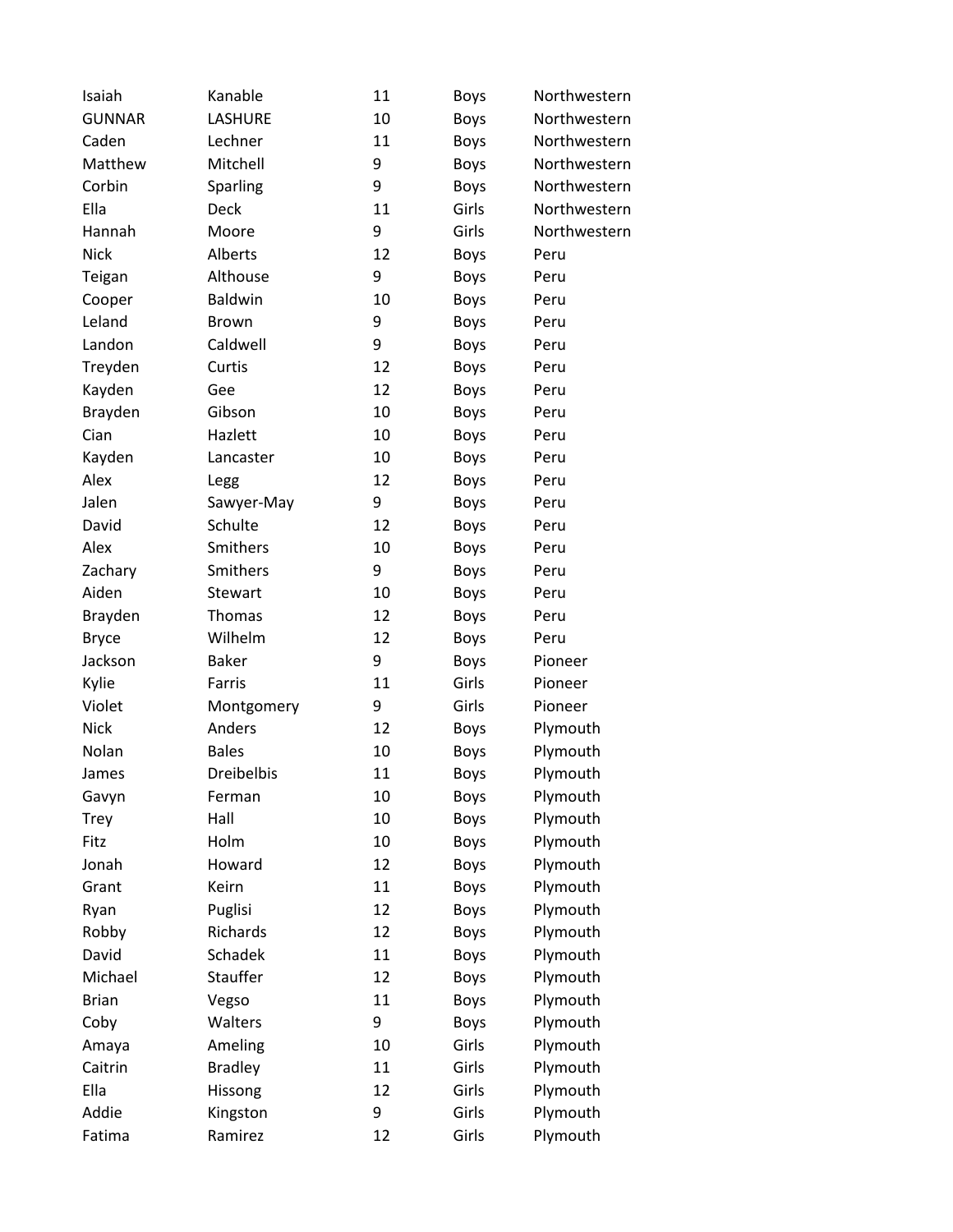| Cassidy                 | Riddle         | 9  | Girls       | Plymouth                   |
|-------------------------|----------------|----|-------------|----------------------------|
| Summer                  | South          | 11 | Girls       | Plymouth                   |
| Sophie                  | Wray           | 9  | Girls       | Plymouth                   |
| Audrey                  | Yadon          | 11 | Girls       | Plymouth                   |
| Peyton                  | <b>Brooks</b>  | 9  | <b>Boys</b> | <b>Rochester Community</b> |
| Peyton                  | Hiatt          | 11 | <b>Boys</b> | <b>Rochester Community</b> |
| Grady                   | McCall         | 12 | Boys        | <b>Rochester Community</b> |
| Samuel                  | Rohr           | 10 | <b>Boys</b> | <b>Rochester Community</b> |
| Lane                    | Shank          | 9  | <b>Boys</b> | <b>Rochester Community</b> |
| Dylan                   | Steininger     | 11 | Boys        | <b>Rochester Community</b> |
| Wesley                  | Steininger     | 9  | Boys        | <b>Rochester Community</b> |
| Elena                   | <b>Bode</b>    | 11 | Girls       | <b>Rochester Community</b> |
| McKendyll               | <b>Bradley</b> | 10 | Girls       | <b>Rochester Community</b> |
| Madilyn                 | Calloway       | 11 | Girls       | <b>Rochester Community</b> |
| Elly                    | Fuller         | 10 | Girls       | <b>Rochester Community</b> |
| Madison                 | Heinzmann      | 10 | Girls       | <b>Rochester Community</b> |
| Araceli                 | Ochoa          | 10 | Girls       | <b>Rochester Community</b> |
| Zoe                     | Seward         | 10 | Girls       | <b>Rochester Community</b> |
| Matthew                 | Howes          | 12 | <b>Boys</b> | <b>Tippecanoe Valley</b>   |
| Chase                   | Miller         | 12 | <b>Boys</b> | <b>Tippecanoe Valley</b>   |
| Evan                    | <b>Myers</b>   | 10 | <b>Boys</b> | <b>Tippecanoe Valley</b>   |
| Chesnee                 | Miller         | 9  | Girls       | <b>Tippecanoe Valley</b>   |
| Ella                    | <b>Myers</b>   | 10 | Girls       | <b>Tippecanoe Valley</b>   |
| Tyler                   | Gladieux       | 10 | Boys        | Triton                     |
| <b>Brandon</b>          | Kitch          | 12 | Boys        | Triton                     |
| Jocelynn                | Faulkner       | 9  | Girls       | Triton                     |
| Anela                   | Hill           | 12 | Girls       | Triton                     |
| lan                     | Denzer         | 12 | Boys        | <b>Warsaw Community</b>    |
| Jacob                   | Denzer         | 12 | Boys        | <b>Warsaw Community</b>    |
| Garrett                 | Hall           | 10 | Boys        | <b>Warsaw Community</b>    |
| Cristian                | Hernandez-Beck | 10 | <b>Boys</b> | <b>Warsaw Community</b>    |
| Jacob                   | Kissling       | 12 | Boys        | <b>Warsaw Community</b>    |
| Nathanael (Nate) Knecht |                | 11 | <b>Boys</b> | <b>Warsaw Community</b>    |
| Samuel (Sam)            | Lechlitner     | 12 | <b>Boys</b> | <b>Warsaw Community</b>    |
| Angel                   | Malagon        | 12 | Boys        | <b>Warsaw Community</b>    |
| Lukas (Luke)            | Nier           | 11 | Boys        | <b>Warsaw Community</b>    |
| Harrison                | Phipps         | 11 | <b>Boys</b> | <b>Warsaw Community</b>    |
| Andrew                  | Potter         | 9  | Boys        | <b>Warsaw Community</b>    |
| Samuel                  | Slough         | 11 | <b>Boys</b> | <b>Warsaw Community</b>    |
| Tanner                  | Stiver         | 12 | Boys        | <b>Warsaw Community</b>    |
| Tyler                   | Swartz         | 9  | Boys        | <b>Warsaw Community</b>    |
| Wini                    | <b>Barnett</b> | 11 | Girls       | <b>Warsaw Community</b>    |
| Adree                   | Beckham        | 12 | Girls       | <b>Warsaw Community</b>    |
| Lillian                 | Boston         | 12 | Girls       | <b>Warsaw Community</b>    |
| Regan                   | <b>Brouwer</b> | 11 | Girls       | <b>Warsaw Community</b>    |
| Erika                   | <b>Bugg</b>    | 10 | Girls       | <b>Warsaw Community</b>    |
| Isabelle                | Herman         | 9  | Girls       | <b>Warsaw Community</b>    |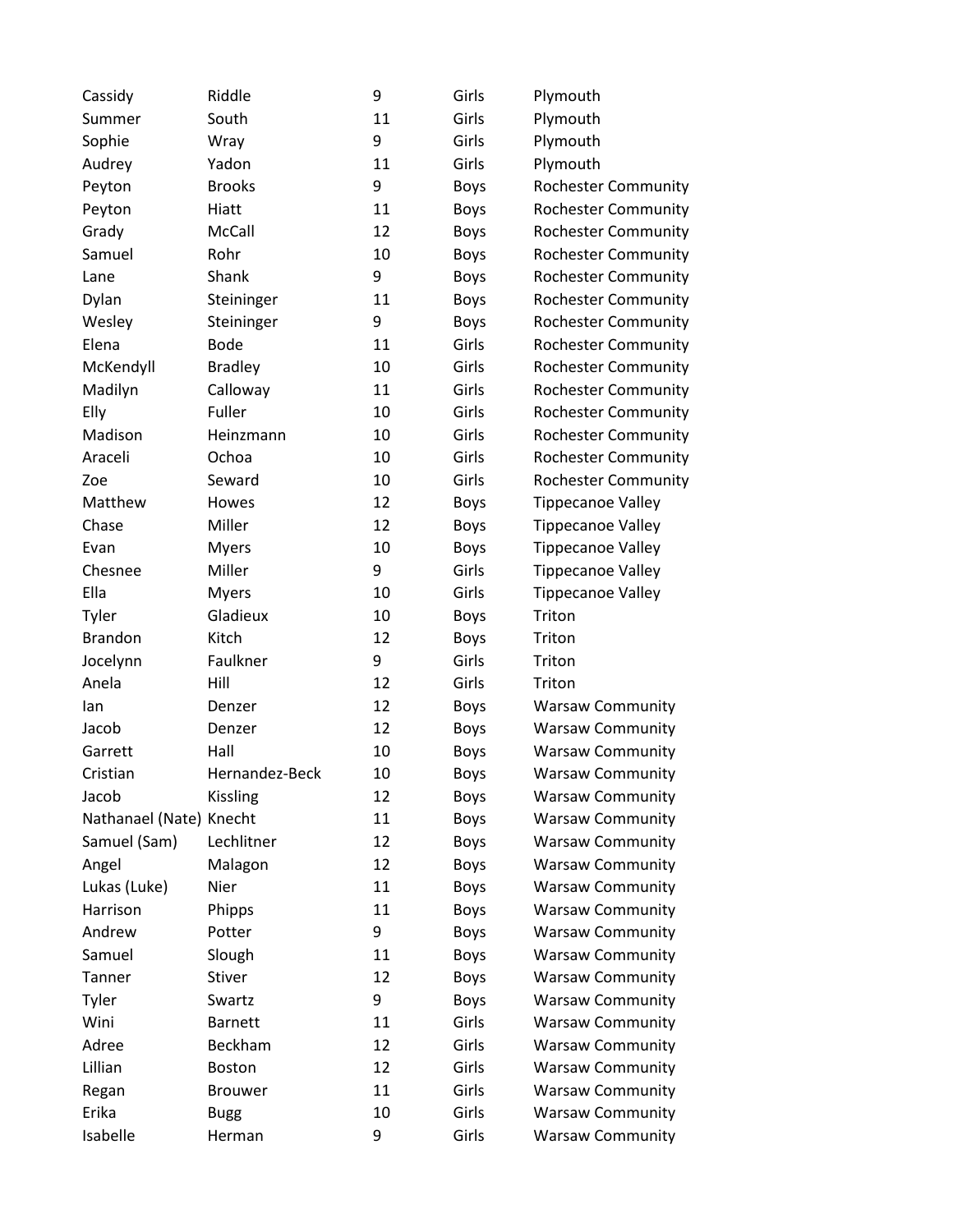| Ava         | Knight         | 11 | Girls       | <b>Warsaw Community</b>  |
|-------------|----------------|----|-------------|--------------------------|
| Amanda      | Lusinde        | 11 | Girls       | <b>Warsaw Community</b>  |
| Macelyn     | Marcuccilli    | 11 | Girls       | <b>Warsaw Community</b>  |
| Howett      | Marissa        | 9  | Girls       | <b>Warsaw Community</b>  |
| Mikayla     | Mimnaugh       | 10 | Girls       | <b>Warsaw Community</b>  |
| Josie       | Niebbia        | 11 | Girls       | <b>Warsaw Community</b>  |
| Whitney     | Shepherd       | 12 | Girls       | <b>Warsaw Community</b>  |
| Elizabeth   | Vander Bie     | 9  | Girls       | <b>Warsaw Community</b>  |
| Avery       | Berryman       | 9  | Boys        | Western                  |
| Pete        | Bradshaw       | 11 | Boys        | Western                  |
| Drew        | Caldwell       | 12 | Boys        | Western                  |
| Justin      | Cline          | 9  | Boys        | Western                  |
| Zac         | Cline          | 12 | Boys        | Western                  |
| Charlie     | Conkle         | 10 | Boys        | Western                  |
| Brayden     | Curnutt        | 12 | Boys        | Western                  |
| Matthew     | Edison         | 12 | Boys        | Western                  |
| Ty          | Frazier        | 9  | Boys        | Western                  |
| Evan        | Kretz          | 11 | Boys        | Western                  |
| <b>Nick</b> | Niemi          | 9  | Boys        | Western                  |
| Joseph      | Packard        | 12 | Boys        | Western                  |
| Aiden       | Raab           | 10 | Boys        | Western                  |
| Taylor      | Rathbun        | 11 | Boys        | Western                  |
| Cade        | Shock          | 12 | Boys        | Western                  |
| Kole        | Shock          | 9  | Boys        | Western                  |
| Sean        | Sonnenberg     | 10 | Boys        | Western                  |
| Aden        | Yeary          | 9  | <b>Boys</b> | Western                  |
| Lauren      | <b>Bradley</b> | 9  | Girls       | Western                  |
| Cami        | Caldwell       | 10 | Girls       | Western                  |
| Madisyn     | Connolly       | 11 | Girls       | Western                  |
| Dani        | Dalpoas        | 10 | Girls       | Western                  |
| Maria       | DeCleene       | 11 | Girls       | Western                  |
| Alivia      | Ford           | 12 | Girls       | Western                  |
| Gracie      | Freeman        | 11 | Girls       | Western                  |
| McKennah    | Harrell        | 10 | Girls       | Western                  |
| Destiny     | Herr           | 10 | Girls       | Western                  |
| Spencer     | Holder         | 12 | Girls       | Western                  |
| Emma        | Kahn           | 12 | Girls       | Western                  |
| Lechner     | Karly          | 10 | Girls       | Western                  |
| Kourtney    | Lechner        | 10 | Girls       | Western                  |
| Sarah       | Manuel         | 12 | Girls       | Western                  |
| Kendall     | Rhees          | 10 | Girls       | Western                  |
| Avery       | Shock          | 9  | Girls       | Western                  |
| Olivia      | Shoemaker      | 11 | Girls       | Western                  |
| <b>Bree</b> | Smith          | 11 | Girls       | Western                  |
| Anissa      | Washington     | 12 | Girls       | Western                  |
| Cristian    | Cardenas       | 11 | Boys        | <b>Winamac Community</b> |
| Kolbey      | Wegner         | 10 | Boys        | <b>Winamac Community</b> |